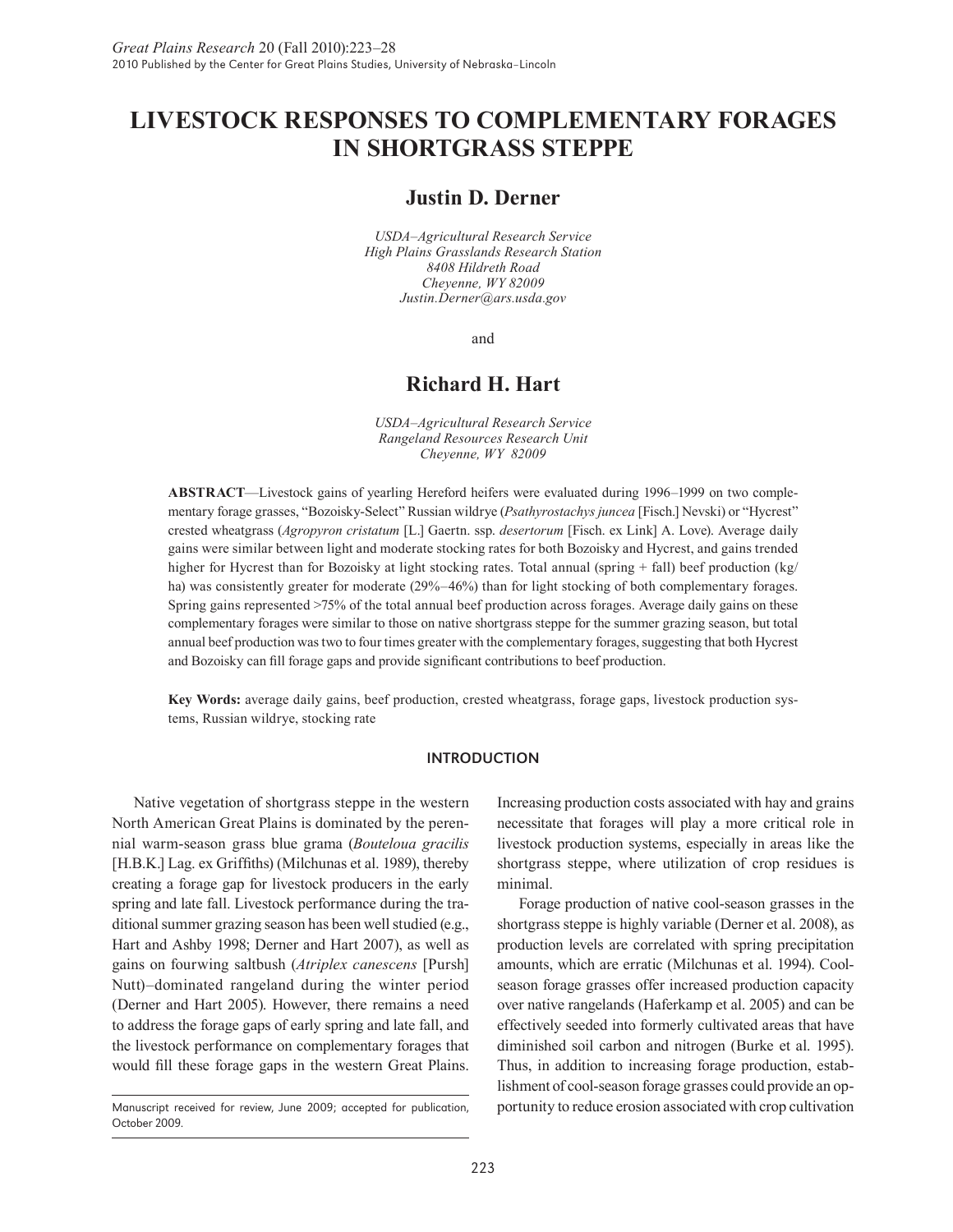and increase soil carbon storage in these degraded lands of the Great Plains.

Increased carrying capacity and livestock gains have been achieved with crested wheatgrass (*Agropyron cristatum* [L.] Gaertn) (Lodge 1970; Laycock and Conrad 1981; Hart et al. 1983; Adams et al. 1989; Vogel et al. 1993; Haferkamp et al. 2005) and Russian wildrye (*Psathyrostachys juncea* [Fisch.] Nevski) (Adams et al. 1989; Haferkamp et al. 2005) over native rangeland in other ecosystems. Russian wildrye tends to be more drought resistant than crested wheatgrass (Haferkamp et al. 1992). Forage quality of crested wheatgrass and Russian wildrye is highest in the spring (Angell et al. 1990; Mayland et al. 1992; Gillen and Berg 2005; Haferkamp et al. 2005). Livestock gains of calves were five times greater with spring compared to fall grazing of crested wheatgrass in northern mixed-grass prairie (Hart et al. 1983). Increasing forage quality for fall grazing is likely enhanced by grazing in spring to reduce accumulation of dead inflorescences, which reduce intake and palatability (Ganskopp et al. 1992). Despite direct comparisons of forage productivity and quality, comparisons of livestock responses to these two complementary forages have not been conducted to our knowledge.

Our objective was to evaluate livestock gain responses on two complementary forage grasses in shortgrass steppe of the western Great Plains that was stocked at either light or moderate rates and in which grazing occurred in both the spring and late fall periods. We predicted that livestock performance, assessed as average daily gains (kilogram/head/ day), would be (1) similar between the two complementary forage grasses, and (2) greater at light compared to moderate stocking rates. We also predicted that beef production (gains per unit of land area) would be (1) similar between the two complementary forage grasses, (2) greater at moderate compared to light stocking rates, and (3) greater in spring compared to fall.

## METHODS

The USDA–Agricultural Research Service, Central Plains Experimental Range is located about 20 km northeast of Nunn, in north-central Colorado (40°49′N, 107°46′W). Mean annual precipitation (1939–2008) is 341 mm, with 49% of this occurring May-July. Total annual precipitation during this study (1996–1999) was 42% above average (mean = 483 mm), ranging from 387 mm in 1996 to 565 mm in 1997 (Table 1). April-May and September-October precipitation amounts were at, or exceeded, long-term means in each year, with the exception of September-October precipitation in 1996 (Table 1). Soils for this research area are fine sandy loams and had been previously cultivated in the 1930s and 1950s prior to plowing again in 1994 for this experiment. Vegetation prior to plowing was characteristic of "go-back" lands. A 28.3 ha area was seeded with a grass drill to either "Bozoisky-Select" Russian wildrye (*P. juncea* [Fisch.] Nevski) or "Hycrest" crested wheatgrass (*A. cristatum* [L.] Gaertn. ssp. *desertorum* [Fisch. ex Link] A. Love) in March 1994 using 5.5 cm row spacings for Bozoisky and 2.75 cm row spacings for Hycrest. Poor seedling establishment of Bozoisky resulted in a reseeding of this species in October 1994. Plants were not grazed in 1995. Pastures were fenced to provide a two (complementary forage grass) by two (stocking rate) factorial design in which all pastures were grazed in both the spring and fall. Treatment combinations were not replicated, however. Lightly stocked pastures were 8.1 ha each, and moderately stocked pastures were 6.1 ha each, or 33% higher stocking than light. Each year, 20 yearling Hereford replacement heifers were randomly allocated to four herds of five heifers each to graze the pastures in early spring, then combined into a single herd to graze native shortgrass pastures during the summer period, and randomly allocated again into four herds for the late fall grazing periods during 1996 to 1999 (Table 1). Spring grazing periods were from mid-April to early June (1996 and 1997) and from mid-April to late June (1998 and 1999), with entry weights of heifers ranging from 258 to 282 kg/hd across years. Fall grazing periods were consistent across years, occurring from very late October to early December. Entry weights of heifers for the fall grazing periods were 399 to 409 kg/hd. Livestock gains were determined by weighing individual animals prior to and following each grazing period. Weighing was conducted following an overnight shrink without food and water. Livestock use and care protocols were overseen by the USDA–Agricultural Research Service, Central Plains Experimental Range Animal Use and Care Committee.

The fact that there was only a single replication of each treatment limits the interpretations of our findings, as they are specific to our experimental location and treatments. The potential statistical consequences and limitations of pseudoreplication have been discussed (see Hurlbert 1984; Heffner et al. 1996). Further experimentation is required to determine the applicability of results to a wider geographic area. Here we draw inferences from mean livestock responses of average daily gain (kg/hd/ day) as well as beef production (kg/ha) for the following four pairs of treatments: (1) light vs. moderate stocking for Hycrest, (2) light vs. moderate stocking for Bozoisky, (3) Hycrest vs. Bozoisky for light stocking, and (4) Hycrest vs. Bozoisky for moderate stocking.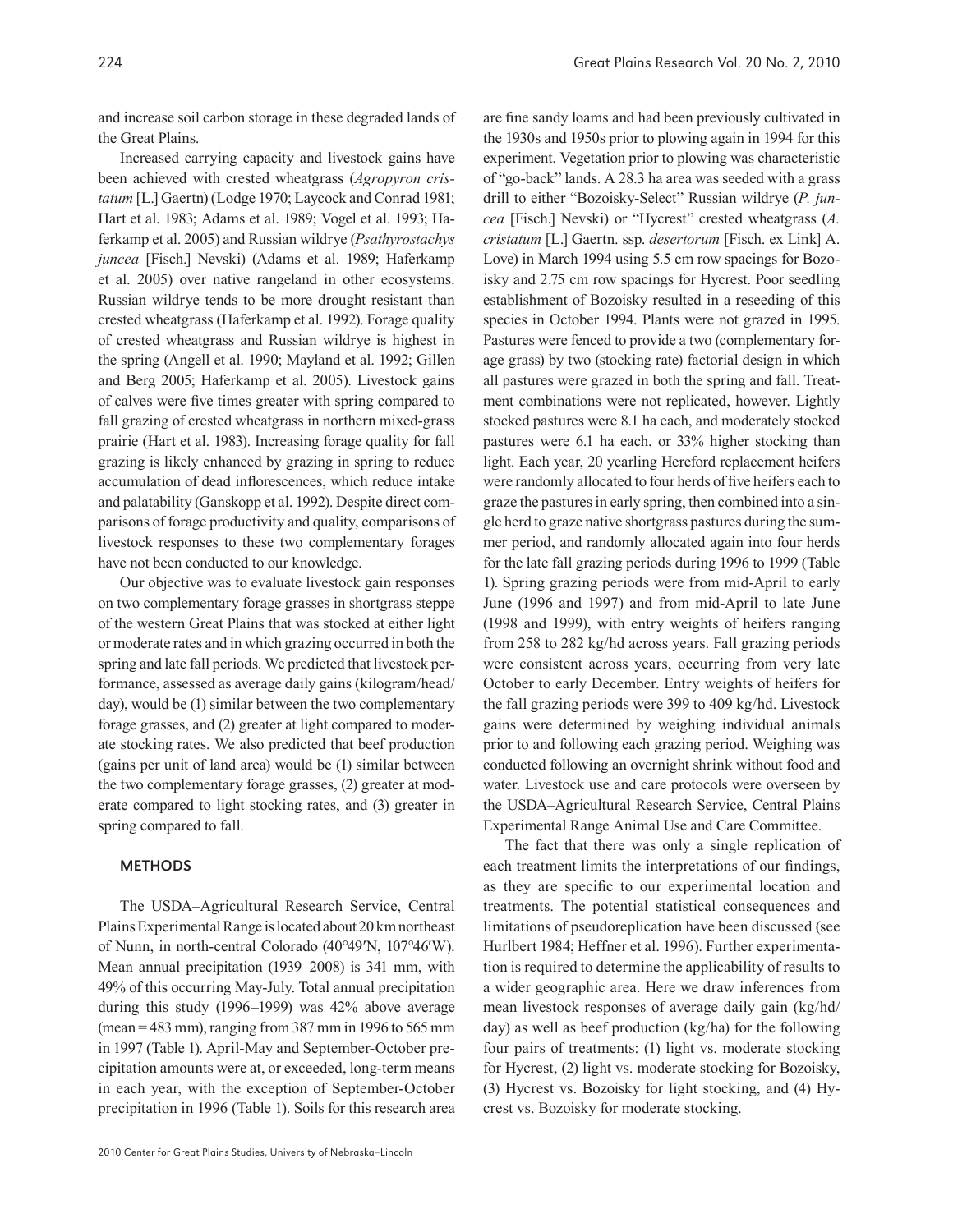| . <i>. .</i> . <i>.</i>                                                      |
|------------------------------------------------------------------------------|
| SUMMARY OF PERFORMANCE PARAMETERS FOR HEREFORD HEIFERS ON COMPLEMENTARY PAS- |
| TURES IN SHORTGRASS STEPPE, 1996-1999, CENTRAL PLAINS EXPERIMENTAL RANGE,    |
| NUNN, COLORADO                                                               |

TARIE<sub>1</sub>

|                              | Year       |                 |                 |                  |                  |
|------------------------------|------------|-----------------|-----------------|------------------|------------------|
| Parameter                    | 1995       | 1996            | 1997            | 1998             | 1999             |
| Precipitation (mm)           |            |                 |                 |                  |                  |
| Annual                       | 471.2      | 387.1           | 565.2           | 421.9            | 557.3            |
| Percentage of mean           | 139        | 114             | 166             | 124              | 164              |
| April–May                    | 193.0      | 86.1            | 96.5            | 85.3             | 277.9            |
| Percentage of mean           | 160        | 99              | 111             | 98               | 220              |
| September-October            | 71.6       | 40.6            | 70.6            | 68.1             | 70.6             |
| Percentage of mean           | 142        | 80              | 140             | 135              | 140              |
| Length of grazing period     |            |                 |                 |                  |                  |
| Spring                       | No grazing | April 15-June 4 | April 14-June 3 | April 17–June 26 | April 15-June 25 |
| Fall                         | No grazing | Oct. 31–Dec. 5  | Oct. 30–Dec. 4  | Oct. 30–Dec. 4   | Oct. 29–Dec. 8   |
| Entry weight of heifers (kg) |            |                 |                 |                  |                  |
| Spring                       |            | 282             | 262             | 258              | 258              |
| Fall                         |            | 399             | 399             | 402              | 409              |

#### RESULTS

Average daily gains (kg/hd/day) were similar between light and moderate stocking rates for both Bozoisky and Hycrest in all study years (Fig. 1). Average daily gain trended higher for Hycrest (0.83 to 1.13) than Bozoisky (0.84–0.94) at light stocking rates. Total annual (spring + fall) beef production (kg/ha) was consistently greater for moderate than light stocking for both complementary forages. Moderate stocking resulted in 29%–46% greater total beef production across the years for Bozoisky, and 29%–40% for Hycrest. Higher beef production was observed for Hycrest in three of the four study years for both stocking rates. Spring gains represented 75% or greater of the total annual beef production across forages for each stocking rate in all years except 1997, when the spring and fall gains were nearly equal. The below-average precipitation in fall 1996 may have reduced plant vigor following grazing that year, which contributed to lower animal performance in spring 1997 despite above-average precipitation in April–May 1997 (Table 1).

#### CONCLUSIONS

Livestock gain responses, average daily gains, and beef production of yearling heifers were evaluated for four years

following establishment of two complementary forage grasses in shortgrass steppe of the western Great Plains. Pastures were stocked at either light or moderate rates and grazing occurred in both the spring and late fall. Average daily gains were similar between light and moderate stocking rates for both complementary forages, but beef production was about one-third greater for moderate than for light stocking. Spring gains represented at least threefourths of the total annual beef production in three of the four study years.

Observed greater livestock gain responses to Hycrest than to Bozoisky at both stocking rates are likely not explained by differences in nutritional quality, as both complementary forage grasses have been previously documented as having similar crude protein and in vitro organic matter disappearance in the boot and quiescent growth stages (Ganskopp et al. 1997). In addition, digestible nutrients decline in forage grasses as herbage matures, including Hycrest (Mayland et al. 1992; Haferkamp et al. 2002) and Bozoisky (Gillen and Berg 2005). Both Hycrest and Bozoisky have similar leaf/stem ratios, plant biomass, moisture content, and plant heights in the boot stage, but Bozoisky is taller, produces more biomass, and has a much higher leaf/stem ratio (2.7 versus 0.4) than Hycrest in the quiescent stage (Ganskopp et al. 1997).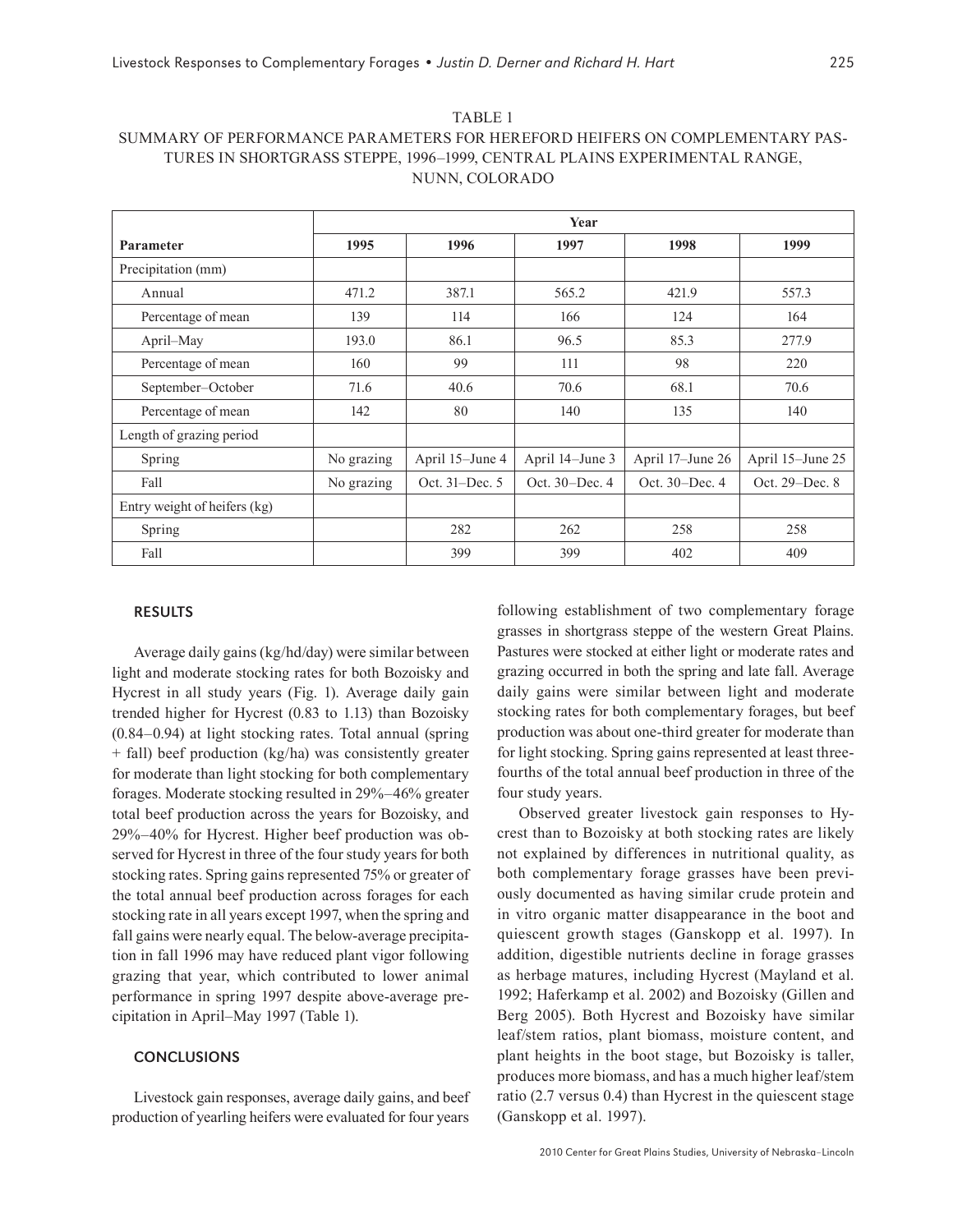

Figure 1. Average daily gain (kg/hd/day) and spring, fall, and total beef production (kg/ha) responses of yearling Hereford heifers stocked at light and moderate rates on "Bozoisky" Russian wildrye and "Hycrest" crested wheatgrass pastures in shortgrass steppe, 1996–1999, at the USDA–Agricultural Research Service, Central Plains Experimental Range, Nunn, CO.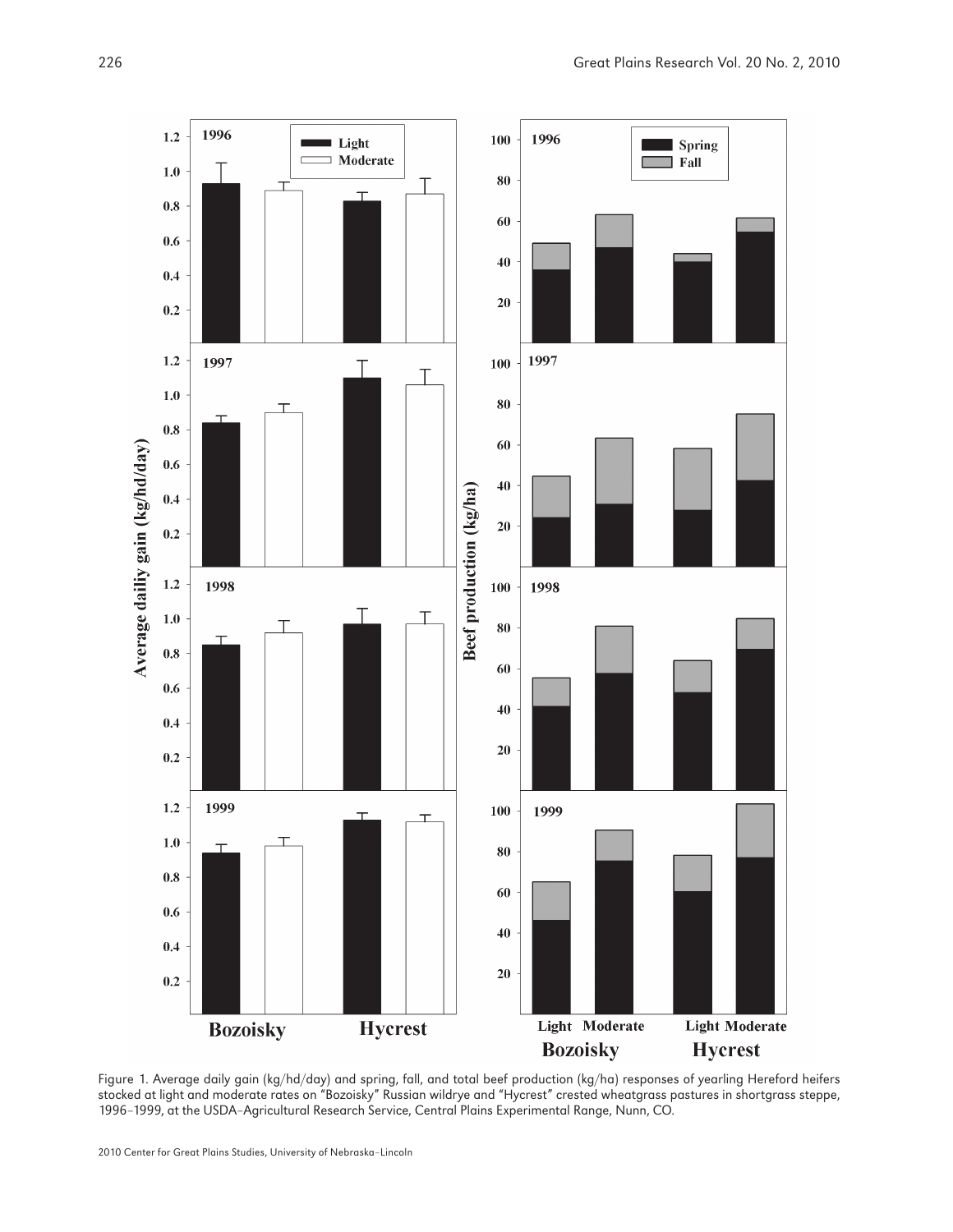Observed average daily gains on the two complementary forages were similar to those previously reported for the summer grazing season on native shortgrass steppe (0.83 to 1.13 kg/hd/day, Derner and Hart 2007), but these gains were substantially greater than those for late fall grazing (0.41 to 0.65 kg/hd/day) or early spring grazing (0.27 to 0.59 kg/hd/day) of saltbush-dominated rangeland (Derner and Hart 2005). Despite similar average daily gains on the complementary forages and native shortgrass steppe, total annual beef production was two to four times greater with the complementary forages (44 to 104 kg/ha) compared to native shortgrass steppe (11 to 27 kg/ha, Derner and Hart 2007). Beef production is often greater on seeded pastures compared to native rangeland (Smoliak 1968; Smoliak and Slen 1974; Hart et al. 1983; Hart and Ashby 1988; Karn et al. 1999). Besides increasing beef production, addition of these complementary forages in a "system" can extend the grazing season, both prior to and following the traditional summer grazing season. For example, including just spring grazing of these complementary pastures can at least double beef production, as the spring gains ranged from 24 to 77 kg/ha over the study years. Our results suggest that both Hycrest and Bozoisky can fill the spring and fall forage gaps for the livestock production cycle in shortgrass steppe and can provide significant contributions to beef production.

## ACKNOWLEDGMENTS

Dean Ackerman, Mary Ashby, Stanley Clapp, Roger Kerbs, Dennis Mueller, Troy Smith, Jeff Thomas, and numerous student workers collected vegetation and livestock data. Matt Mortenson assembled the data and prepared figures and tables. Crow Valley Livestock Cooperative, Inc., provided the livestock. We appreciate the insightful review comments from Blaine Horn and Mae Smith.

#### **REFERENCES**

- Adams, D.C., R.B. Staigmiller, and B.W. Knapp. 1989. Beef production from native and needed Northern Great Plains ranges. *Journal of Range Management* 42:243–47.
- Angell, R.F., R.F. Miller, and M.R. Haferkamp. 1990. Variability of crude protein in crested wheatgrass at defined stages of phenology. *Journal of Range Management* 43:186–89.
- Burke, I.C., W.K. Lauenroth, and D.P. Coffin. 1995. Soil organic matter recovery in semiarid grasslands:

Implications for the Conservation Reserve Program. *Ecological Applications* 5:793–801.

- Derner, J.D., and R.H. Hart. 2005. Heifer performance under two stocking rates on fourwing saltbushdominated rangeland. *Rangeland Ecology and Management* 58:489–94.
- Derner, J.D., and R.H. Hart. 2007. Livestock and vegetation responses to rotational grazing in shortgrass steppe. *Western North American Naturalist* 67:359–67.
- Derner, J.D., B.W. Hess, R.A. Olson, and G.E. Schuman. 2008. Functional group and species responses to precipitation in three semi-arid rangeland ecosystems. *Arid Lands Research and Management* 22:81–92.
- Ganskopp, D., R. Angell, and J. Rose. 1992. Response of cattle to cured reproductive stems in a caespitose grass. *Journal of Range Management* 45:401–4.
- Ganskopp, D., B. Myers, S. Lambert, and R. Cruz. 1997. Preferences and behavior of cattle grazing on eight varieties of grasses. *Journal of Range Management* 50:578–86.
- Gillen, R.L., and W.A. Berg. 2005. Response of perennial cool-season grasses to clipping in the Southern Plains. *Agronomy Journal* 97:125–30.
- Haferkamp, M.R., P.O. Currie, J.D. Volesky, and B.W. Knapp. 1992. Mortality of crested wheatgrass and Russian wildrye during drought. *Journal of Range Management* 45:355–57.
- Haferkamp, M.R., E.E. Grings, R.K. Heitschmidt, and M.D. MacNeil. 2002. Quality and persistence of forages in the Northern Great Plains. *Journal of Range Management* 55:482–87.
- Haferkamp, M.R., M.D. MacNeil, E.E. Grings, and K.D. Klement. 2005. Heifer production on rangeland and seeded forages in the northern Great Plains. *Rangeland Ecology and Management* 58:495–504.
- Hart, R.H., and M.M. Ashby. 1998. Grazing intensities, vegetation, and heifer gains: 55 years on shortgrass. *Journal of Range Management* 51:392–98.
- Hart, R.H., J.W. Waggoner, D.H. Clark, C.C. Kaltenbach, J.A. Hager, and M.B. Marshall. 1983. Beef cattle production on crested wheatgrass plus native range vs. native range along. *Journal of Range Management* 36:38–40.
- Heffner, R.A., M.J. Butler IV, and C.K. Reilly. 1996 Pseudoreplication revisited. *Ecology* 77:2558–62.
- Hurlbert, S.H. 1984. Pseudoreplication and the design of ecological field experiments. *Ecological Monographs* 54:187–211.